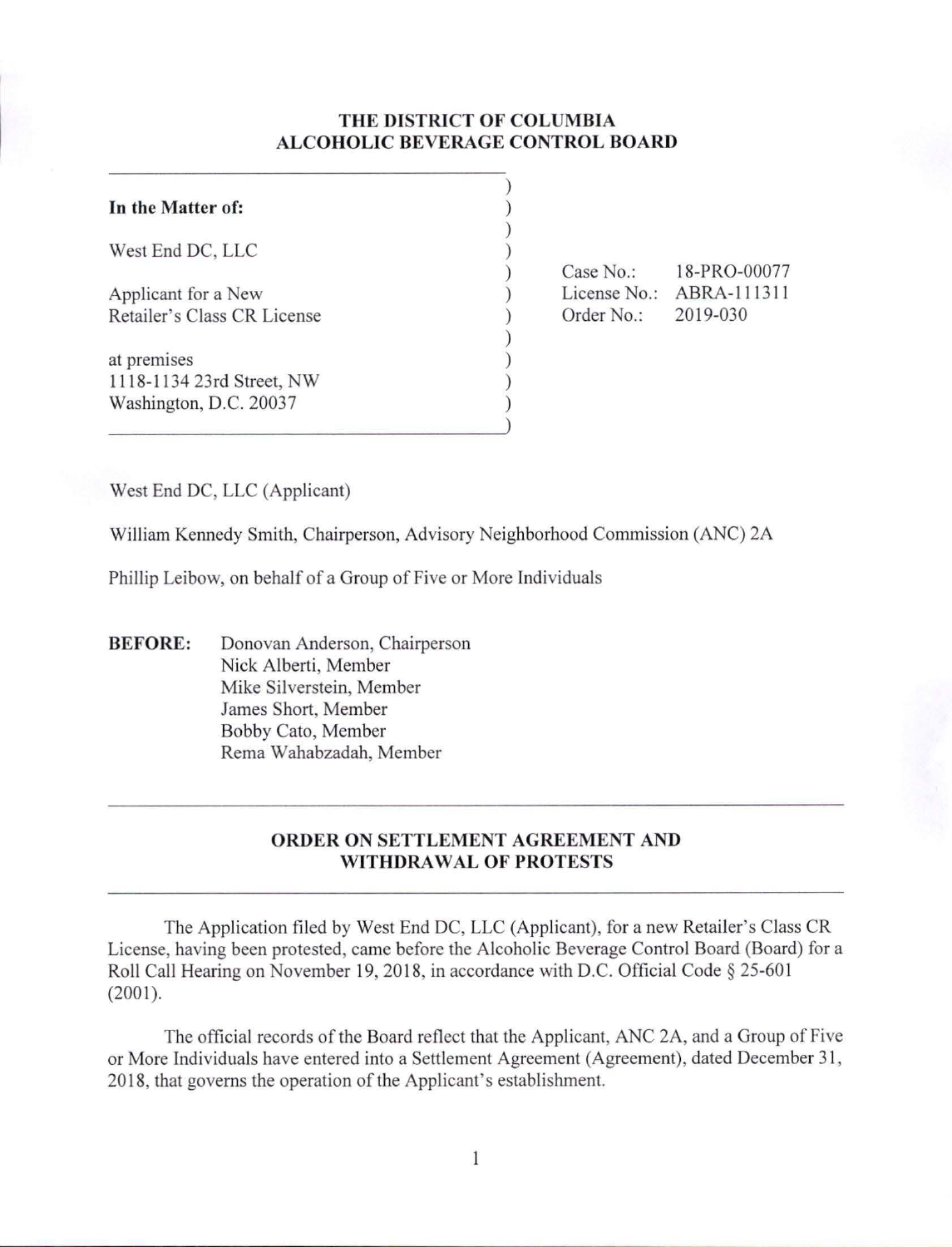The Agreement has been reduced to writing and has been properly executed and filed with the Board. The Applicant; Chairperson William Kennedy Smith, on behalf of ANC 2A; and Phillip Leibow, on behalf of the Group of Five or More Individuals; are signatories to the Agreement.

This Agreement constitutes a withdrawal of the Protests filed by ANC 2A and the Group of Five or More Individuals.

Accordingly, it is this 16th day of January, 2019, **ORDERED** that:

- 1. The Application filed by West End DC, LLC, for a new Retailer's Class CR License, located at 1118-1134 23rd Street, NW, NW, Washington, D.C., is **GRANTED;**
- 2. The Protests of ANC 2A and the Group of Five or More Individuals in this matter are hereby **WITHDRAWN;**
- 3. The above-referenced Settlement Agreement submitted by the Parties to govern the operations of the Applicant's establishment is **APPROVED and INCORPORATED**  as part of this Order, except for the following modification:

Section 2 (Operational Plan) – The language "hours of operation and sales of alcoholic beverages" shall be replaced with "hours of operation, sales, service, consumption, and entertainment."

The parties have agreed to this modification.

4. Copies of this Order shall be sent to the Applicant, ANC 2A, and Phillip Leibow, on behalf of a Group of Five or More Individuals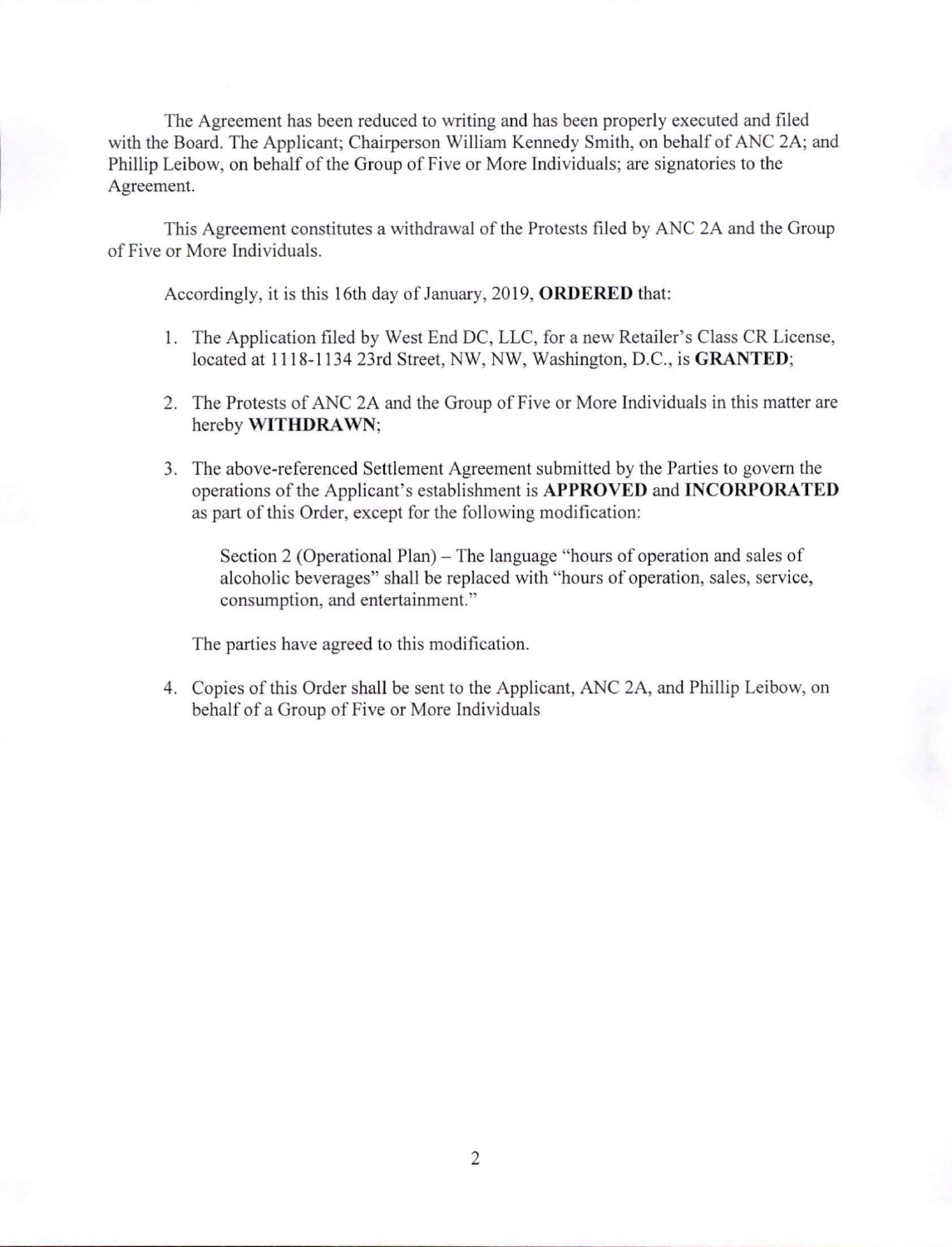District of Columbia Alcoholic Beverage Control Board

nbia<br>age Control Board<br>Son Chairnerson ronic Nick Alberti, Member Mike Silverstein, Member ames Short. Member Cato Member Bobb Rema Wahabzadah, Member

Pursuant to D.C. Official Code § 25-433(d)(1), any party adversely affected may file a Motion for Reconsideration of this decision within ten (10) days of service of this Order with the Alcoholic Beverage Regulation Administration, 2000 14<sup>th</sup> Street, N.W., Suite 400S, Washington, DC 20009.

Also, pursuant to section 11 of the District of Columbia Administrative Procedure Act, Pub. L. 90-614, 82 Stat. 1209, D.C. Official Code §2-510 (2001), and Rule 15 of the District of Columbia Court of Appeals, any party adversely affected has the right to appeal this Order by filing a petition for review, within thirty (30) days of the date of service of this Order, with the District of Columbia Court of Appeals, 430 E Street, N.W., Washington, D.C. 20001; (202/879-1010). However, the timely filing of a Motion for Reconsideration pursuant to 23 DCMR §1719.1 (2008) stays the time for filing a petition for review in the District of Columbia Court of Appeals until the Board rules on the motion. See D.C. App. Rule 15(b) (2004).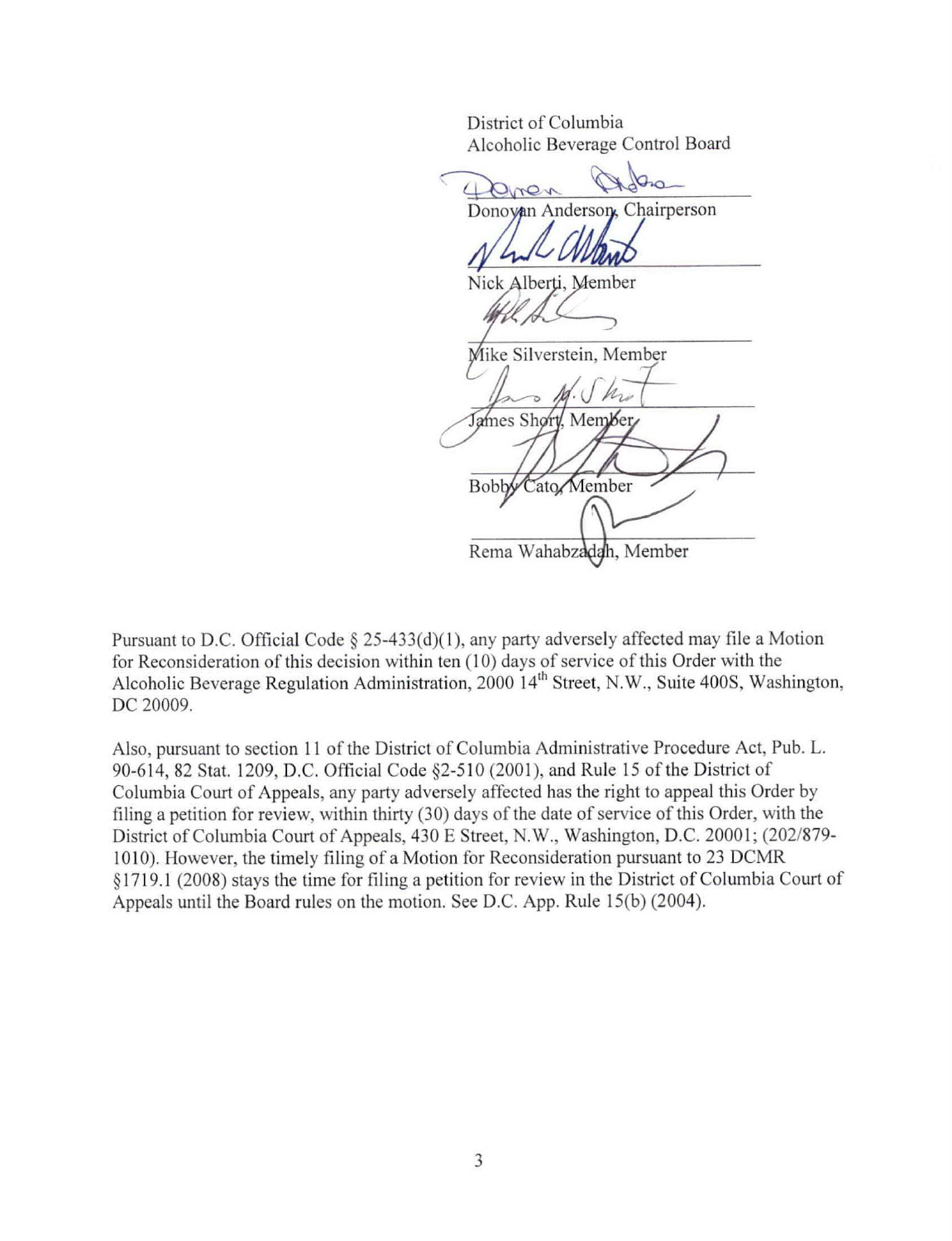## SETTLEMENT AGREEMENT

This Settlement Agreement is made on this [31] day of December 2018, by and between West End DC, LLC, t/a Argiro ("the Applicant") and Advisory Neighborhood Commission 2A ("the ANC"), and Philip Leibow, designated representative of a group of 85 individuals ("the Group of Individuals") (collectively "Protestants").

## **WITNESSETH**

WHEREAS, the Applicant's application for a Class C Alcoholic Beverage Control (ABC) license for premises 1118-34 23<sup>rd</sup> Street, NW is pending before the District of Columbia ABC Board; and.

WHEREAS, said premises is within the jurisdictional boundaries of the ANC; and, the Group of Individuals reside adjacent to the Applicant's proposed premises; and,

WHEREAS, the parties desire to enter into this Settlement Agreement in order to reflect their understandings regarding certain aspects of the Applicant's sidewalk cafe;

NOW, THEREFORE, in consideration of the recitals set forth above and the terms and conditions provided below, the parties agree as follows:

 $1.$ Maximum Seating

The sidewalk café seating and total occupant load shall not exceed fifty-eight (58) or any lesser number as indicated on the Certificate of Occupancy.

#### $\overline{2}$ . Operational Plan:

The hours of operation and sales of alcoholic beverages shall not exceed the hours as follows, and Applicant agrees to modify its hours to reflect this operational plan:

|            | Operation                     | Sales                          | Entertainment                  |
|------------|-------------------------------|--------------------------------|--------------------------------|
| Sunday:    | $9am - 2am$                   | $10 \text{ am} - 2 \text{ am}$ | $6$ pm $-11$ pm                |
| Monday:    | $8 \text{ am} - 2 \text{ am}$ | $8$ am $-2$ am                 | $6 \text{ pm} - 11 \text{ pm}$ |
| Tuesday:   | $8 \text{ am} - 2 \text{ am}$ | $8am - 2am$                    | $6$ pm $-11$ pm                |
| Wednesday: | $8 \text{ am} - 2 \text{ am}$ | $8 \text{ am} - 2 \text{ am}$  | $6 \text{ pm} - 11 \text{ pm}$ |
| Thursday:  | $8 \text{ am} - 2 \text{ am}$ | $8am - 2am$                    | $6$ pm $-11$ pm                |
| Friday:    | $8$ am $-2$ am                | $8 \text{ am} - 2 \text{ am}$  | $6 \text{ pm} - 11 \text{ pm}$ |
| Saturday:  | $9 \text{ am} - 2 \text{ am}$ | $9 \text{ am} - 2 \text{ am}$  | $6 \text{ pm} - 11 \text{ pm}$ |

Inside Premises: Hours of Operation.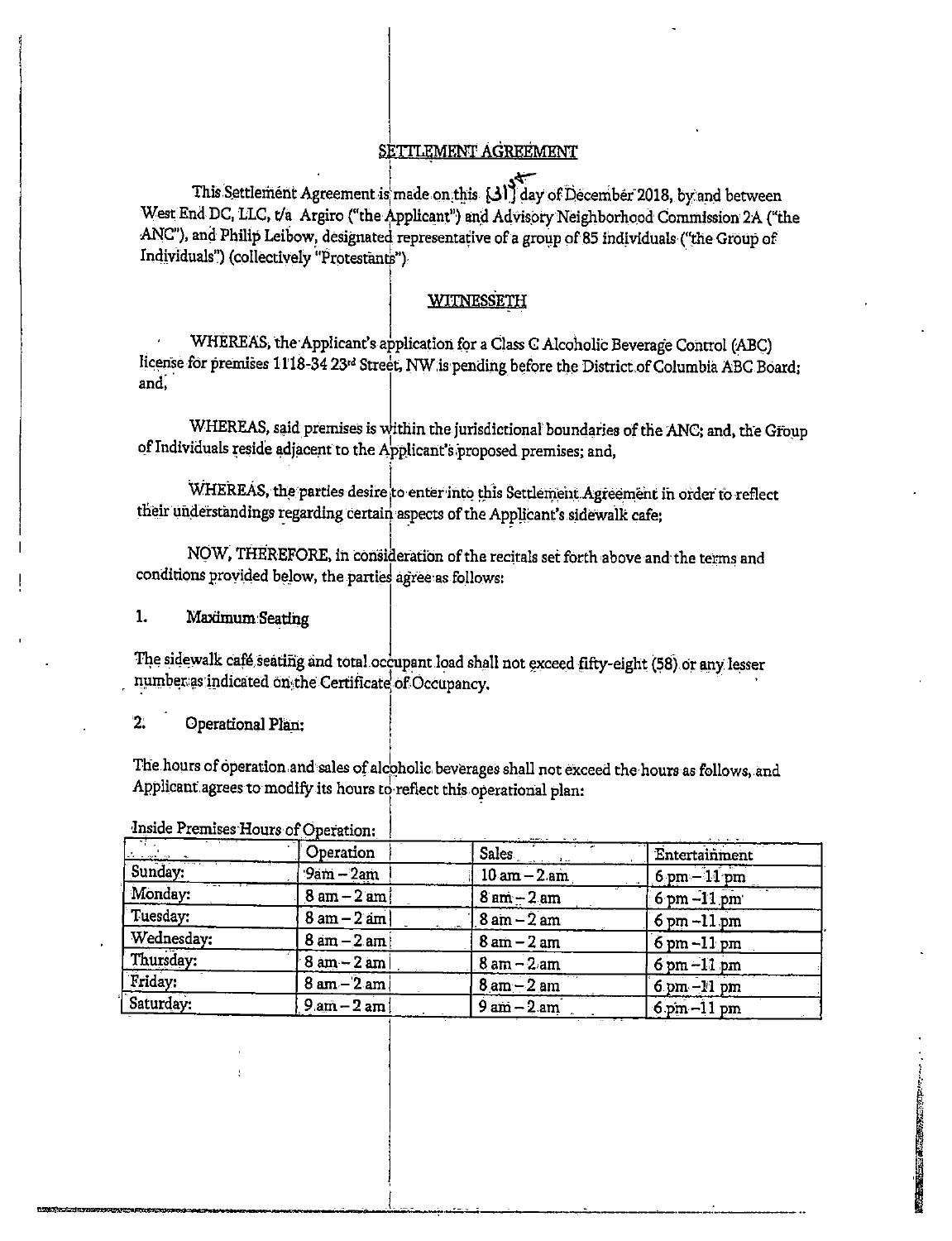Sidewalk Café Hours of Operation (Capacity: 58):

|            | Operation                          | Sales                           |
|------------|------------------------------------|---------------------------------|
| Sunday:    | $-9$ am $-11$ pm                   | $10 \text{ am} - 11 \text{ pm}$ |
| Monday:    | $8 \, \text{am} - 11 \, \text{pm}$ | $8 \text{ am} - 11 \text{ pm}$  |
| Tuesday:   | $8 \text{ am} - 11 \text{ pm}$     | $8$ am $-11$ pm                 |
| Wednesday: | $8 \text{ am} - 11 \text{ pm}$     | $8 \text{ am} - 11 \text{ pm}$  |
| Thursday:  | $8 \text{ am} - 11 \text{ pm}$     | $18$ am $-11$ pm                |
| Friday:    | $8 \text{ am} - 11 \text{ pm}$     | $8am - 11pm$                    |
| Saturday:  | $9am-11pm$                         | $9 \text{ am} - 11 \text{ pm}$  |

#### 3. Music & Entertainment and Noise Abatement

Applicant shall not offer entertainment, dancing, live or recorded music, or any other background music or amplification on the sidewalk cafe. Additionally, Applicant will post a sign reminding patrons to keep noise to a minimum when sitting in the outside sidewalk café.

Applicant agrees to modify the entertainment and dancing endorsements for inside the premises to permit only entertainment and dancing from 6 pm to 11 pm. Applicant also agrees to never charge a "cover" charge for events associated with its entertainment and dancing endorsements.

Nothing in this Agreement shall restrict the Applicant from applying to extend the inside premises entertainment hours listed above. If the Applicant desires to extend the entertainment hours listed above, Applicant may file an application with ABRA so long as the community receives proper notice. The parties agree that an application to extend the entertainment hours is of great concern to the neighborhood. However, the ANC will not object to the applicant/licensee applying for a oneday substantial change, for up to six times a year in accordance with District law, to allow it to provide entertainment and music in the inside of the restaurant until 2 am.

#### $\overline{4}$ Sidewalk Café

At the end of service every night, the chairs and tables in the sidewalk café shall be secured as to inhibit use of the furniture after hours.

5. Licensee Point of Contact

The Protestants acknowledge having received the contact information for the Applicant and its General Manager. Applicant will provide the Protestants with new contact information for successive management staff, including the General Manager. The Protestants are encouraged to contact the Applicant or the General Manager directly regarding complaints related to this Agreement including, but not limited to, complaints of noise.

 $\overline{2}$ 

**PARTIES OF CAPACITY AND ACTIVITY** 

#### 6. Notice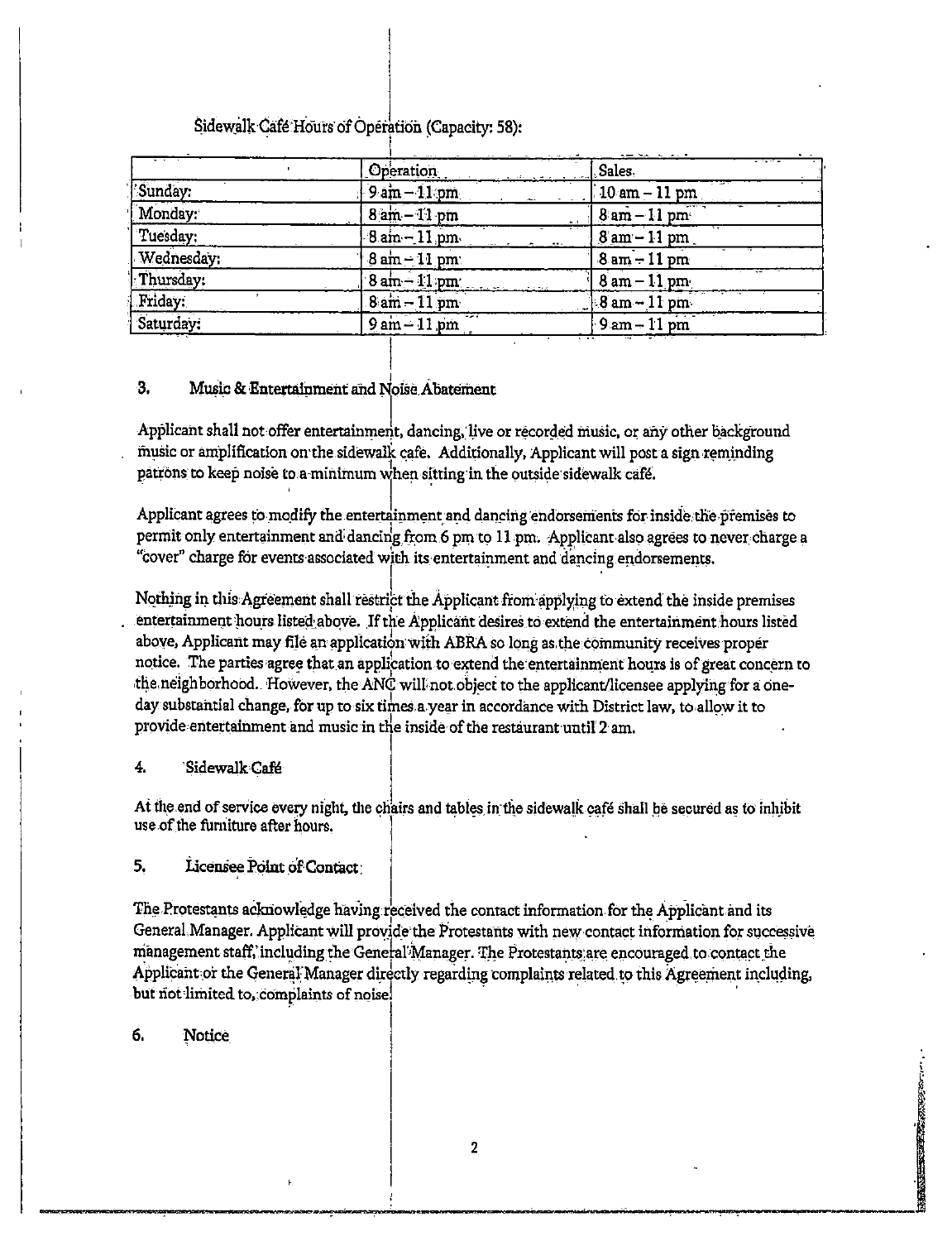Any notices required to be made under this Agreement shall be in writing and sent either via e-mail or U.S. mail, postage prepaid, to the parties to this Agreement at the addresses below. Notice shall be deemed given as of the time of receipt or refusal of receipt.

| If to Applicant:            | Panagiotis Psaromatis                                                     |
|-----------------------------|---------------------------------------------------------------------------|
|                             | 1118-3423 <sup>-d</sup> Street, NW                                        |
|                             | Washington, DC 20036                                                      |
|                             | ppsaromatis@vaticainc.com                                                 |
| With cc'to General Manager: | Alex Alevras                                                              |
|                             | alexaleyras@hotmail.com                                                   |
| If to the ANC:              | William Kennedy Smith, Chairman (or applicable ANC 2A Chairman)           |
|                             | Advisory Neighborhood Commission 2A                                       |
|                             | 2020 Pennsylväniä Avenue NW #293                                          |
|                             | Washington, DC 20006                                                      |
|                             | 2A04@anc.dc.gov                                                           |
| With Copy to:               | Peter Sacco, Executive Director (or applicable ANC 2A Executive Director) |
|                             | 2A@anc.dc.gov                                                             |
| If to Group                 |                                                                           |
| of Individuals:             | Philip Leibow                                                             |
|                             | Designated Representative of Group of 5                                   |
|                             | The WestLight, A Condominium                                              |
|                             | 1111 24th Street, NW                                                      |
|                             | Apt. 46                                                                   |
|                             | Washington, DC 20037                                                      |
|                             | leibowp@gmail.com                                                         |

Any party may change its notice address or alert each other to successors of the above-identified individuals by written notice to the others. Failure to give notice shall not constitute waiver or acquiescence to the violation, but notice shall be a prerequisite to the filing of a complaint with the ABC Board or any other enforcement action.

### $\mathbf{Z}$ . **Incorporation of Settlement Agreement**

The Applicant acknowledges that the Protestants are relying on the foregoing commitments and will withdraw the protests that heretofore have been filed with the ABC Board. The parties jointly request that this Agreement be incorporated into the ABC Board's order approving the pending Retailer's Class C License application.

### $\mathbf{8}$ **Execution in Counterpart**

The parties acknowledge that this agreement may be executed in counterpart.